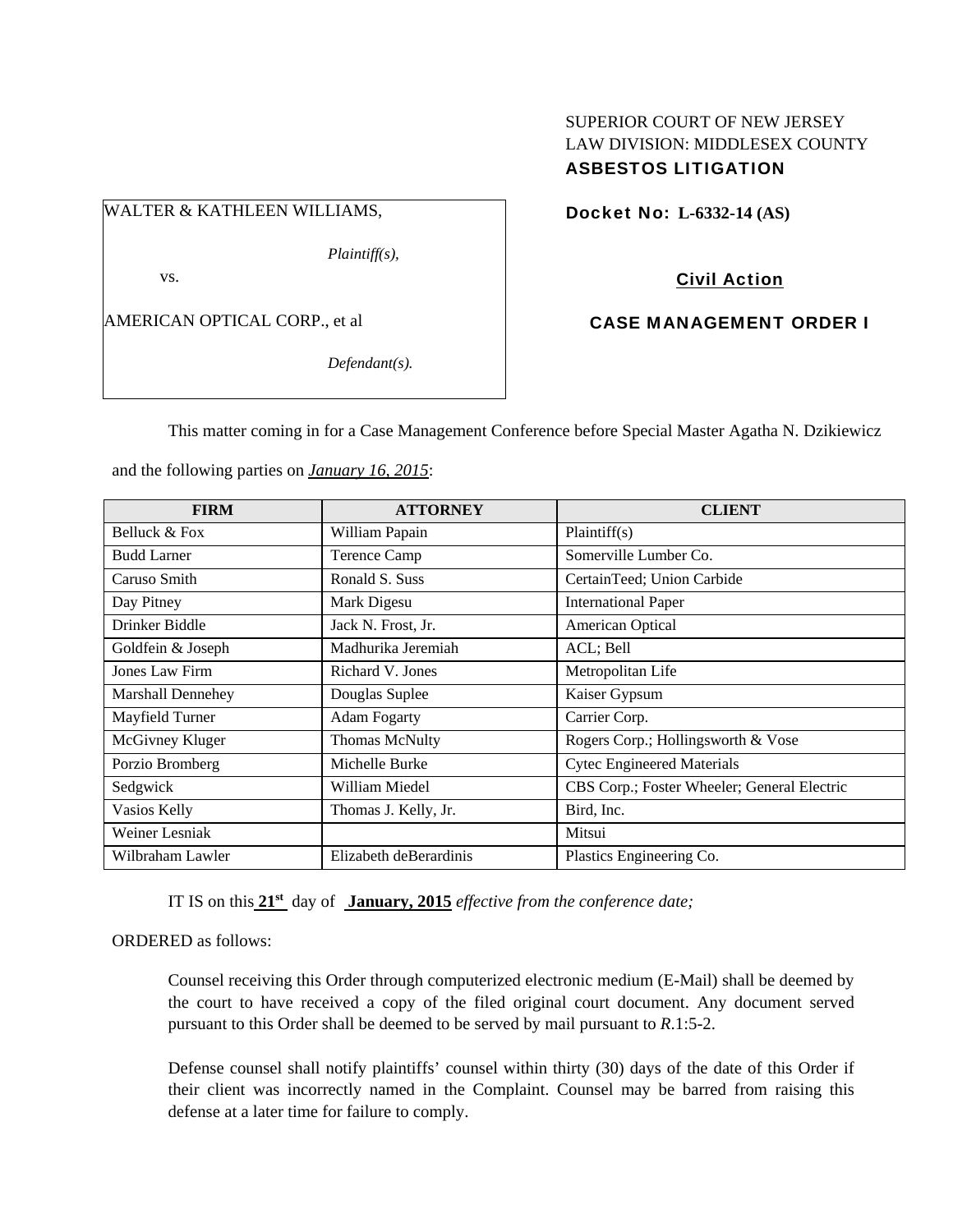### **DISCOVERY**

| February 6, 2015  | Defendants shall serve answers to standard interrogatories by this date.                                                                                                                                    |
|-------------------|-------------------------------------------------------------------------------------------------------------------------------------------------------------------------------------------------------------|
| February 20, 2015 | Plaintiff shall propound supplemental interrogatories and document requests by this<br>date.                                                                                                                |
| March 20, 2015    | Defendants shall serve answers to supplemental interrogatories and document<br>requests by this date.                                                                                                       |
| February 20, 2015 | Defendants shall propound supplemental interrogatories and document requests by<br>this date.                                                                                                               |
| March 20, 2015    | Plaintiff shall serve answers to supplemental interrogatories and document requests<br>by this date.                                                                                                        |
| April 17, 2015    | Fact discovery, including depositions, shall be completed by this date. Plaintiff's<br>counsel shall contact the Special Master within one week of this deadline if all fact<br>discovery is not completed. |
| April 17, 2015    | Depositions of corporate representatives shall be completed by this date.                                                                                                                                   |

### **EARLY SETTLEMENT**

April 24, 2015 Settlement demands shall be served on all counsel and the Special Master by this date.

#### **SUMMARY JUDGMENT MOTION PRACTICE**

- May 1, 2015 Summary judgment motions shall be filed no later than this date.
- May 29, 2015 Last return date for summary judgment motions.

#### **MEDICAL DEFENSE**

April 1, 2015 Plaintiff shall serve medical expert reports by this date. April 1, 2015 Plaintiff is to arrange for the transfer of pathology specimens and x-rays, if any, by this date to McGivney & Kluger. July 1, 2015 Defendants shall identify its medical experts and serve medical expert reports, if any, by this date. **In addition, defendants shall notify plaintiff's counsel (as well as all counsel of record) of a joinder in an expert medical defense by this date.** 

#### **LIABILITY EXPERT REPORTS**

April 1, 2015 Plaintiff shall identify its liability experts and serve liability expert reports or a certified expert statement by this date or waive any opportunity to rely on liability expert testimony.

\_\_\_\_\_\_\_\_\_\_\_\_\_\_\_\_\_\_\_\_\_\_\_\_\_\_\_\_\_\_\_\_\_\_\_\_\_\_\_\_\_\_\_\_\_\_\_\_\_\_\_\_\_\_\_\_\_\_\_\_\_\_\_\_\_\_\_\_\_\_\_\_\_\_\_\_\_\_\_\_\_\_\_\_\_\_\_\_\_\_\_\_\_\_\_\_\_\_\_\_\_\_\_\_\_\_\_\_\_\_